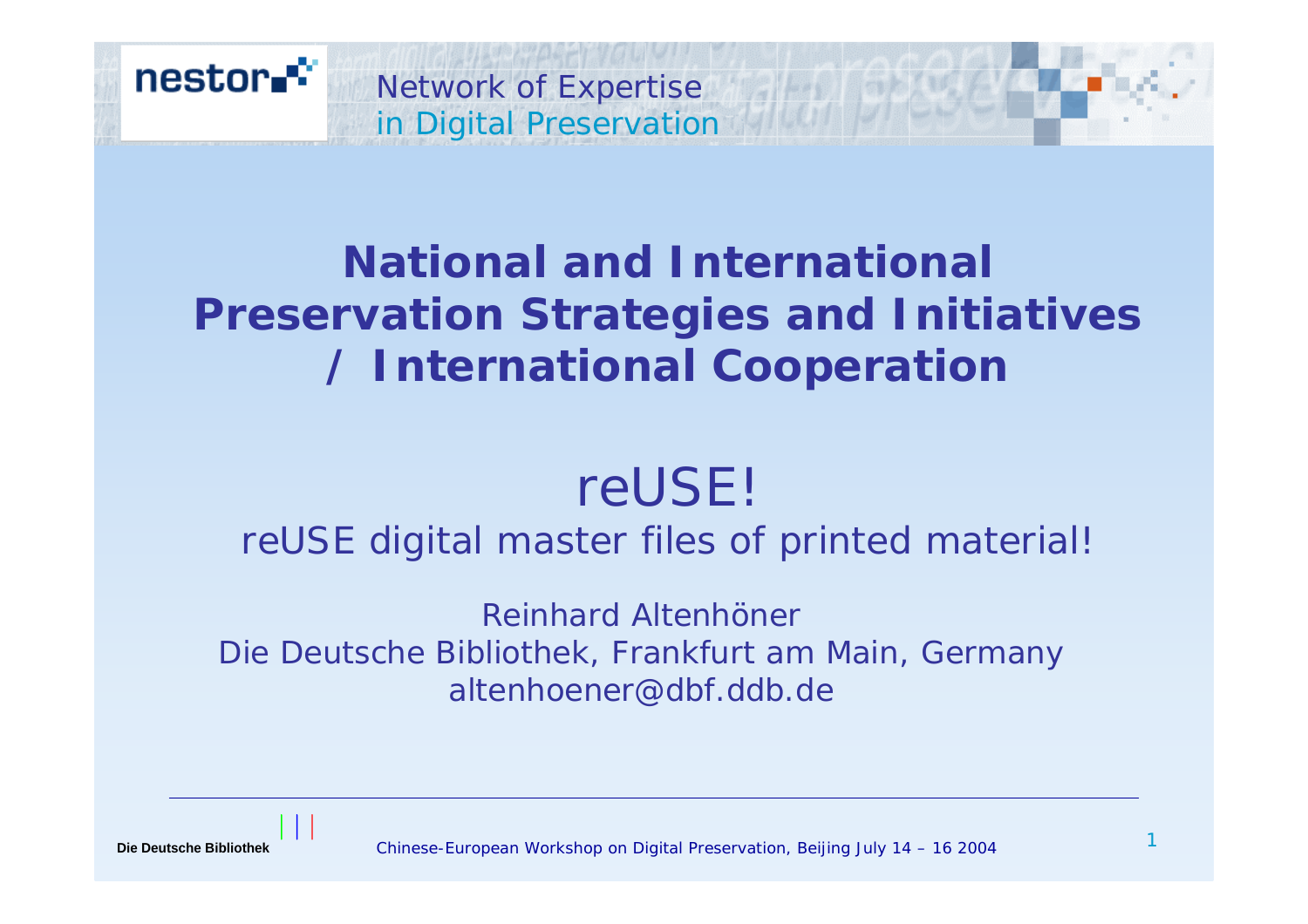

# Objectives of reUSE

- 1. Set up digital repositories in Germany, Estonia and Austria
- 2. Start collecting digital master files
- 3. Create added value services
- 4. Monitor and evaluate this process
- 5. Make the findings available to the library community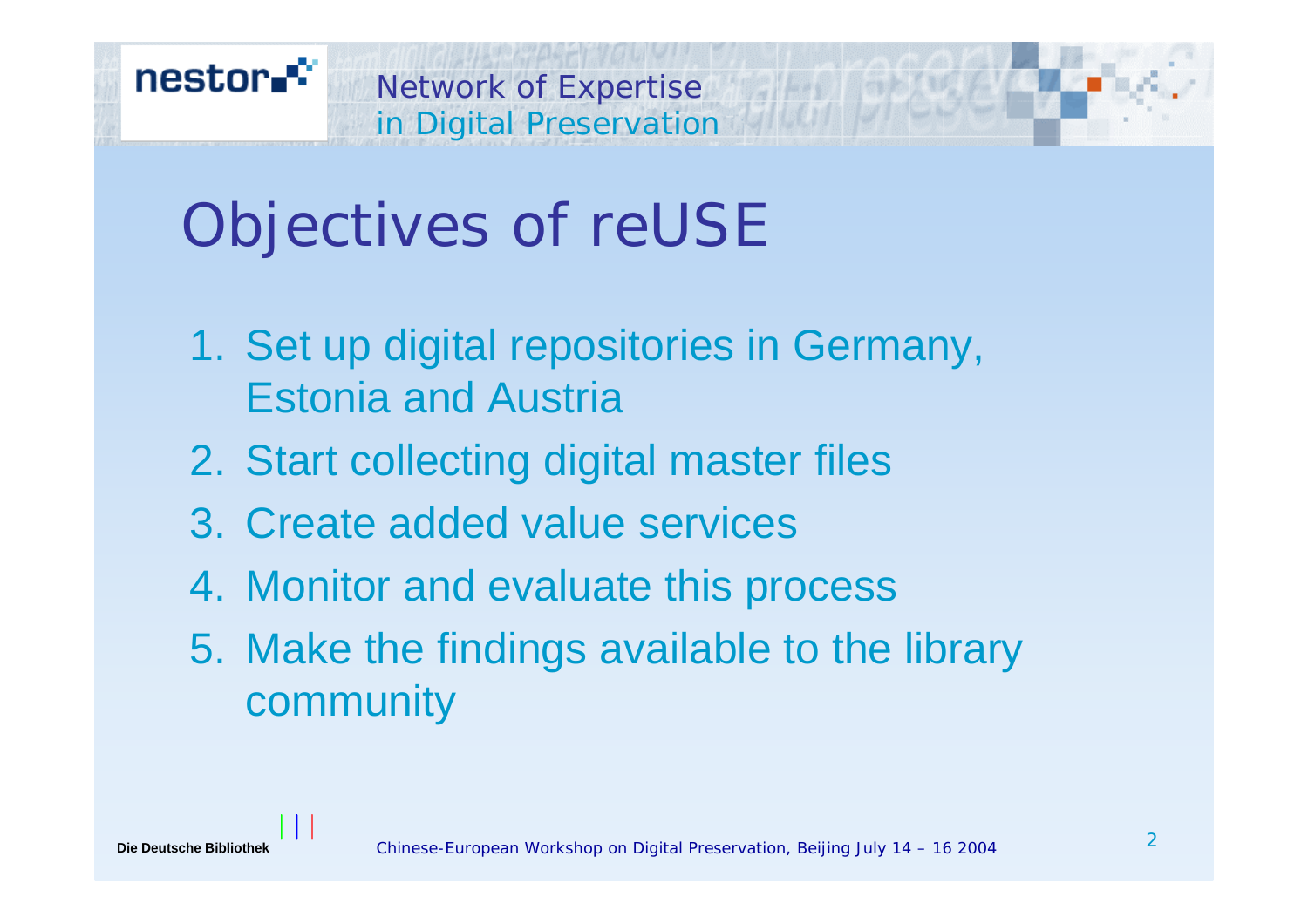## nestor.<sup>\*\*</sup>

# in Digital Preservation Partners

**Implementers/demonstrators** 

Network of Expertise

- **-** Humboldt University Berlir
- **National Library Estonia**
- **National Library Vienna**
- University Library Innsbruck, Graz, University Linz (ALO Group)
- **Evaluators, monitoring, critical observers** 
	- **National Library Slovenia**
	- University Ljubljana
	- Die Deutsche Bibliothek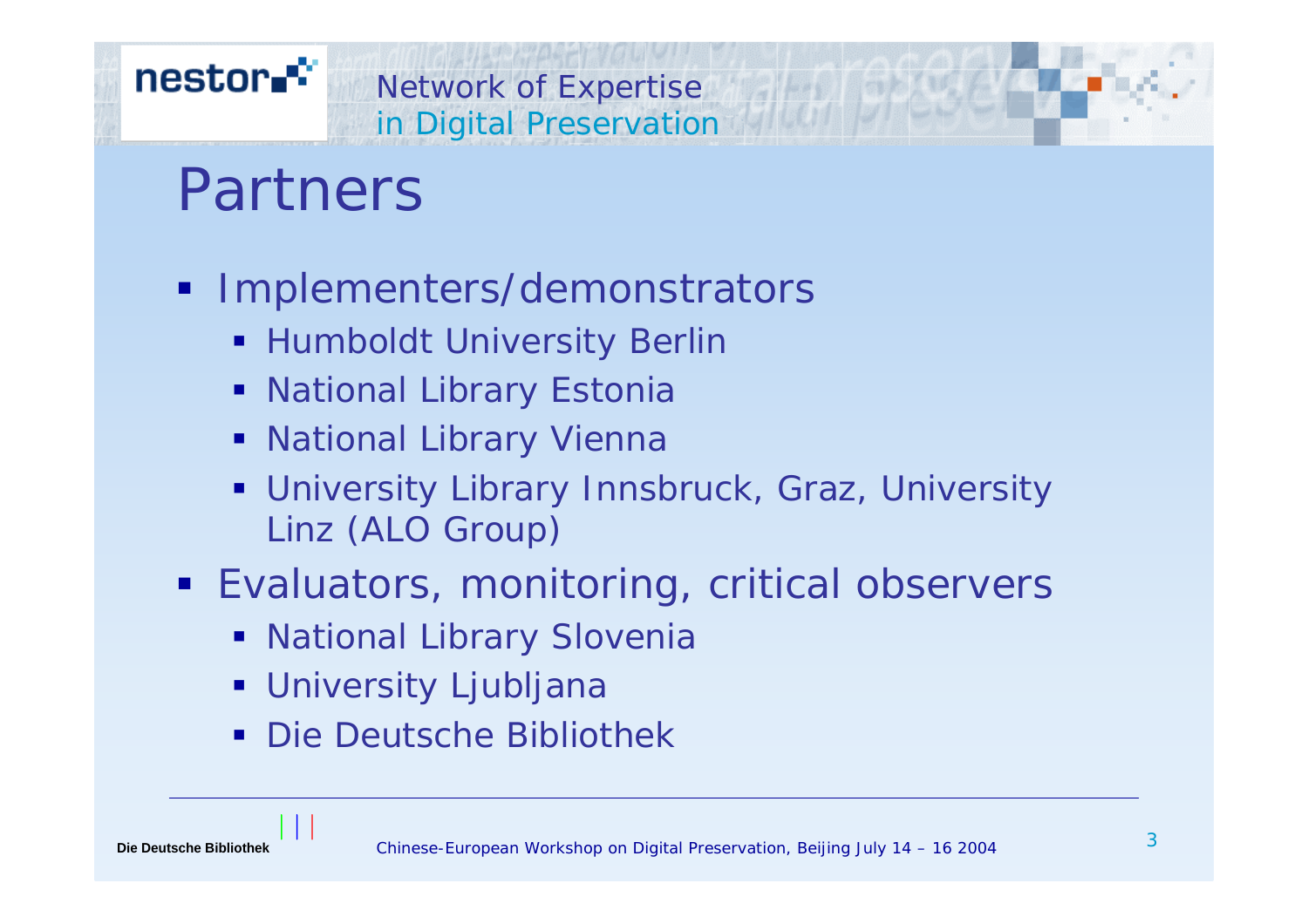### nestor.<sup>\*\*</sup> Network of Expertise in Digital Preservation

# **Technology**

- $\blacksquare$ Digital objects instead files
- $\blacksquare$  Use standards wherever possible (XML, METS, Dublin Core, MAB, MODS)
- $\blacksquare$  Take the available technology: existing repositories at the partners
- $\blacksquare$ Simplify the ingest process as much as possible

# Users

- I. Public sector institutions acting as publishers
- $\blacksquare$  Governmental units, educational organisations, NGOs, scientific associations, etc.
- $\blacksquare$ OPAC users, Internet users,…